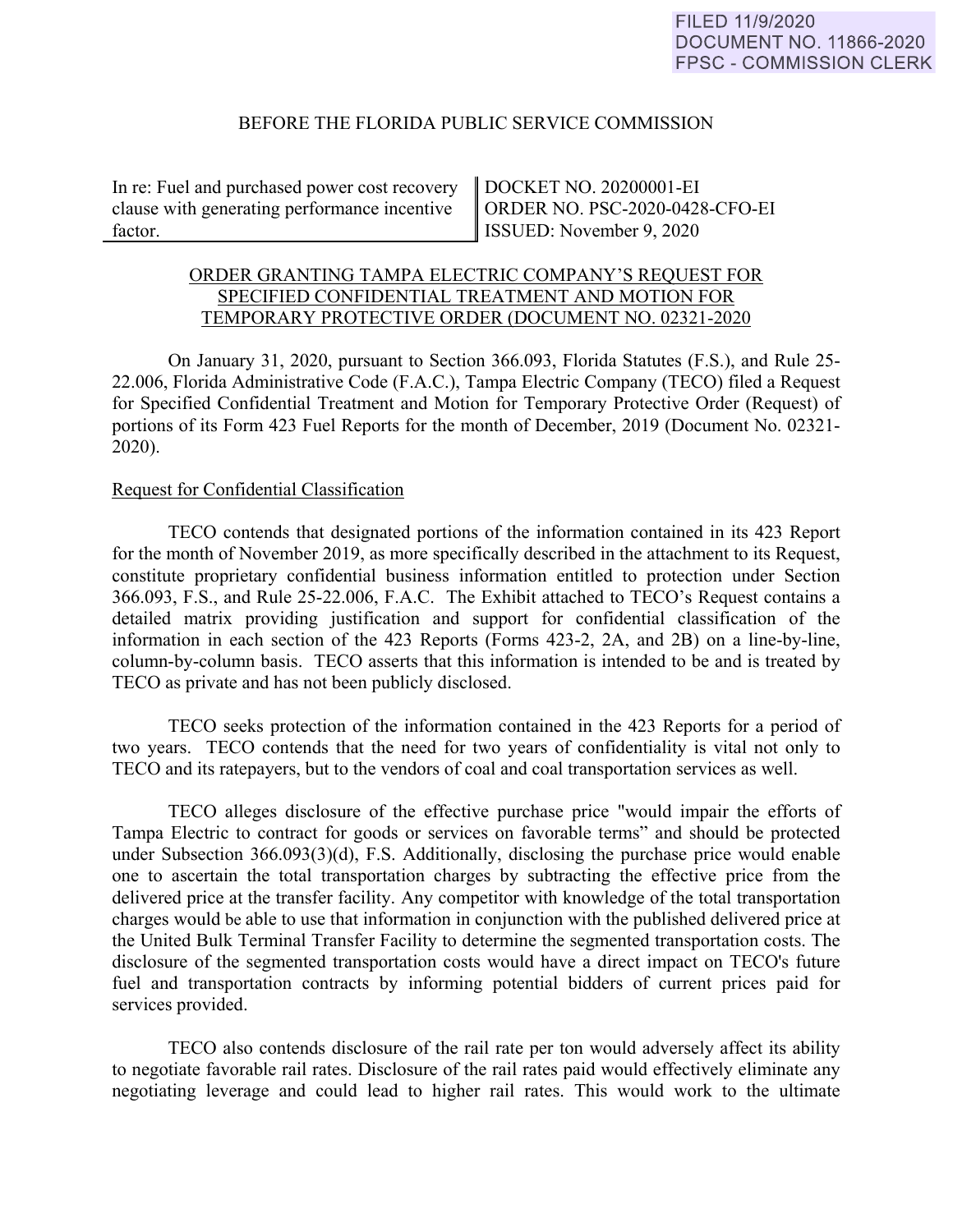## ORDER NO. PSC-2020-0428-CFO-EI DOCKET NO. 20200001-EI PAGE 2

detriment of TECO and its customers. Accordingly, TECO argues disclosure of this information "would impair the efforts of TECO to contract for goods or services on favorable terms" and should be protected by Subsection 366.093(3)(d), F.S.

TECO further asserts that the disclosure of rail transportation rates will result in demands by shippers to lower any rates which are above the disclosed rates. It argues that the effect of disclosure will be to increase the lower rate as the transportation provided will seek to protect the rates charged on other routes. TECO avers that the delay of this disclosure for two years will be of direct benefit to ratepayers by delaying any increases that might occur as a result of such disclosure.

# Ruling

Subsection 366.093(1), F.S., provides that the records the Commission has found to contain proprietary confidential business information shall be kept confidential and shall be exempt from Subsection 119.07(1) F.S. Subsection 366.093(3), F.S., defines proprietary confidential business information as information that is intended to be and is treated by the company as private, in that disclosure of the information would cause harm to the company's ratepayers or business operations, and has not been voluntarily disclosed to the public. Subsection 366.093(3), F.S., provides that proprietary confidential business information includes, but is not limited to:

(d) Information concerning bids or other contractual data, the disclosure of which would impair the efforts of the public utility or its affiliates to contract for goods or services on favorable terms.

(e) Information relating to competitive interests, the disclosure of which would impair the competitive business of the provider of the information.

 Upon review, it appears the information and data provided in this request satisfies the criteria set forth in Subsection 366.093(3), F.S., for classification as proprietary confidential business information. The transportation pricing data for coal appears to be "information concerning bids or other contractual data, the disclosure of which would impair the efforts of the public utility or its affiliates to contract for goods or services on favorable terms" and "information relating to competitive interests, the disclosure of which would impair the competitive business of the provider of the information." Thus the information identified in Document No. 02321-2020 shall be granted confidential classification.

 Pursuant to Subsection 366.093(4), F.S., confidential classification may only extend for up to 18 months from the issuance of an Order granting confidential classification unless "the Commission finds, for good cause, that the protection from disclosure shall be for a specified longer period." TECO appears to have provided sufficient information concerning the harm which could arise from not protecting this information for a minimum of two years. Accordingly, the information identified in Document No. 02321-2020, shall be granted confidential classification for a period of two years from the issuance of this Order.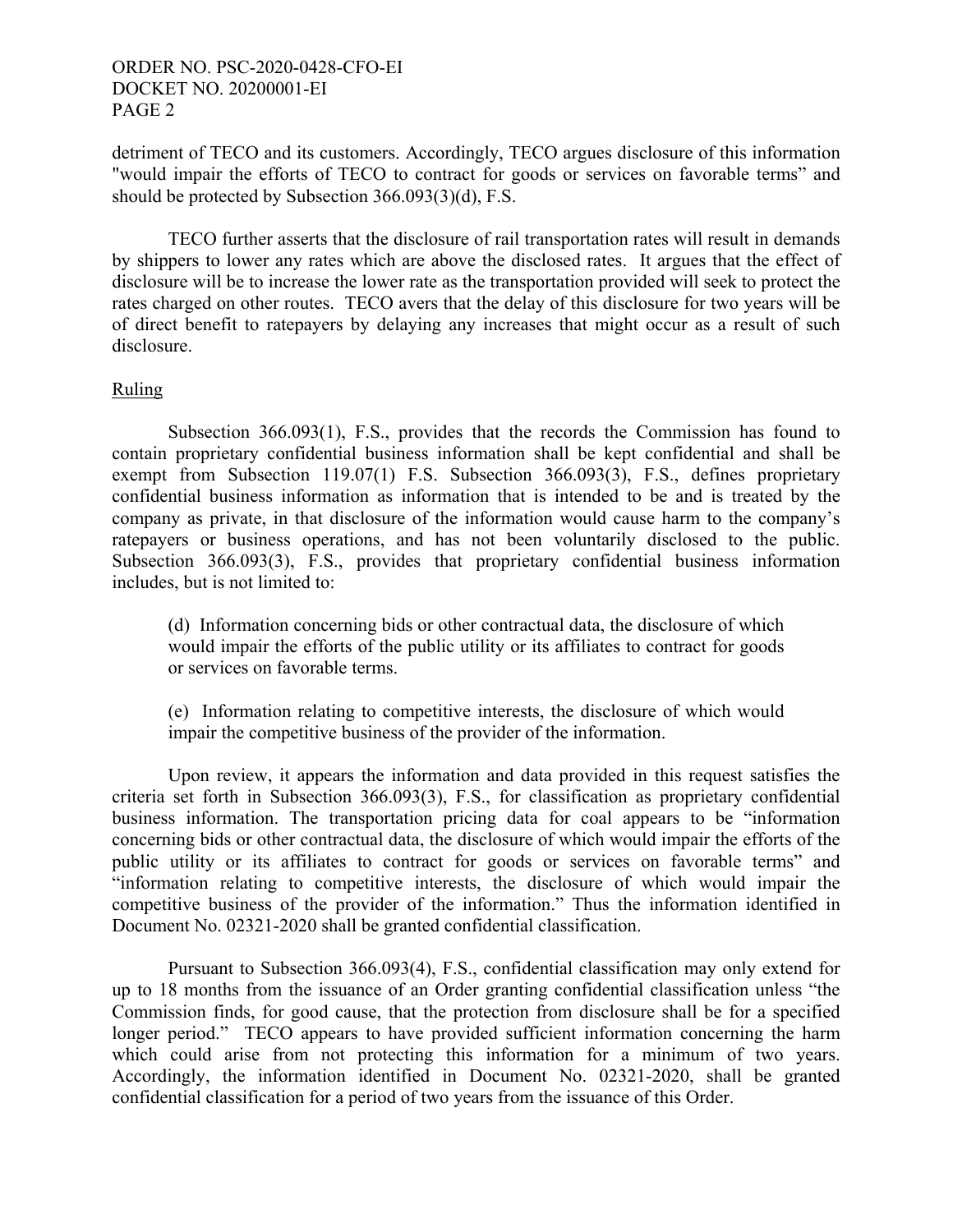# ORDER NO. PSC-2020-0428-CFO-EI DOCKET NO. 20200001-EI PAGE 3

#### Motion for Temporary Protective Order

TECO also seeks protection of the documents as provided in Subsection 366.093(2), F.S., and Rule 25-22.006(6), F.A.C. Subsection 366.093(2), F.S., directs that all records produced pursuant to a discovery request for which proprietary confidential status is requested shall be treated by any party subject to the public records law as confidential and exempt from the public records law. Subsection 119.07(1), F.S. Rule 25-22.006(6), F.A.C., codifies the Commission's policy regarding the protection of confidential information from public disclosure during the discovery process in a manner that is not overly burdensome to both parties. Rule 25-  $22.006(6)(a)$ , F.A.C., in pertinent part, states:

In any formal proceeding before the Commission, any utility or other person may request a protective order protecting proprietary confidential business information from discovery. Upon a showing by a utility or other person and a finding by the Commission that the material is entitled to protection, the Commission shall enter a protective order limiting discovery in the manner provided for in Rule 1.280, Florida Rules of Civil Procedure.

 Upon consideration of TECO's assertions of the confidential nature of the information contained in portions of the 423 Reports, Document No. 02321-2020, TECO's Motion for Temporary Protective Order is hereby granted. As a result, this information shall be protected from disclosure pursuant to Rule 25-22.006(6), F.A.C.

Based on the foregoing, it is hereby

 ORDERED by Commissioner Andrew Giles Fay, as Prehearing Officer, that Tampa Electric Company's Request for Confidential Classification of Document No. 02321-2020 is granted, as set forth herein. It is further

ORDERED that Tampa Electric Company's Motion for Temporary Protective Order of the information in Document No. 02321-2020 is granted. It is further

ORDERED that the information in Document No. 02321-2020, for which confidential classification is granted, shall remain protected from disclosure for a period of two years from the date of issuance of this Order. It is further

 ORDERED that this Order will be the only notification by the Commission to the parties concerning the expiration of the confidentiality time period.